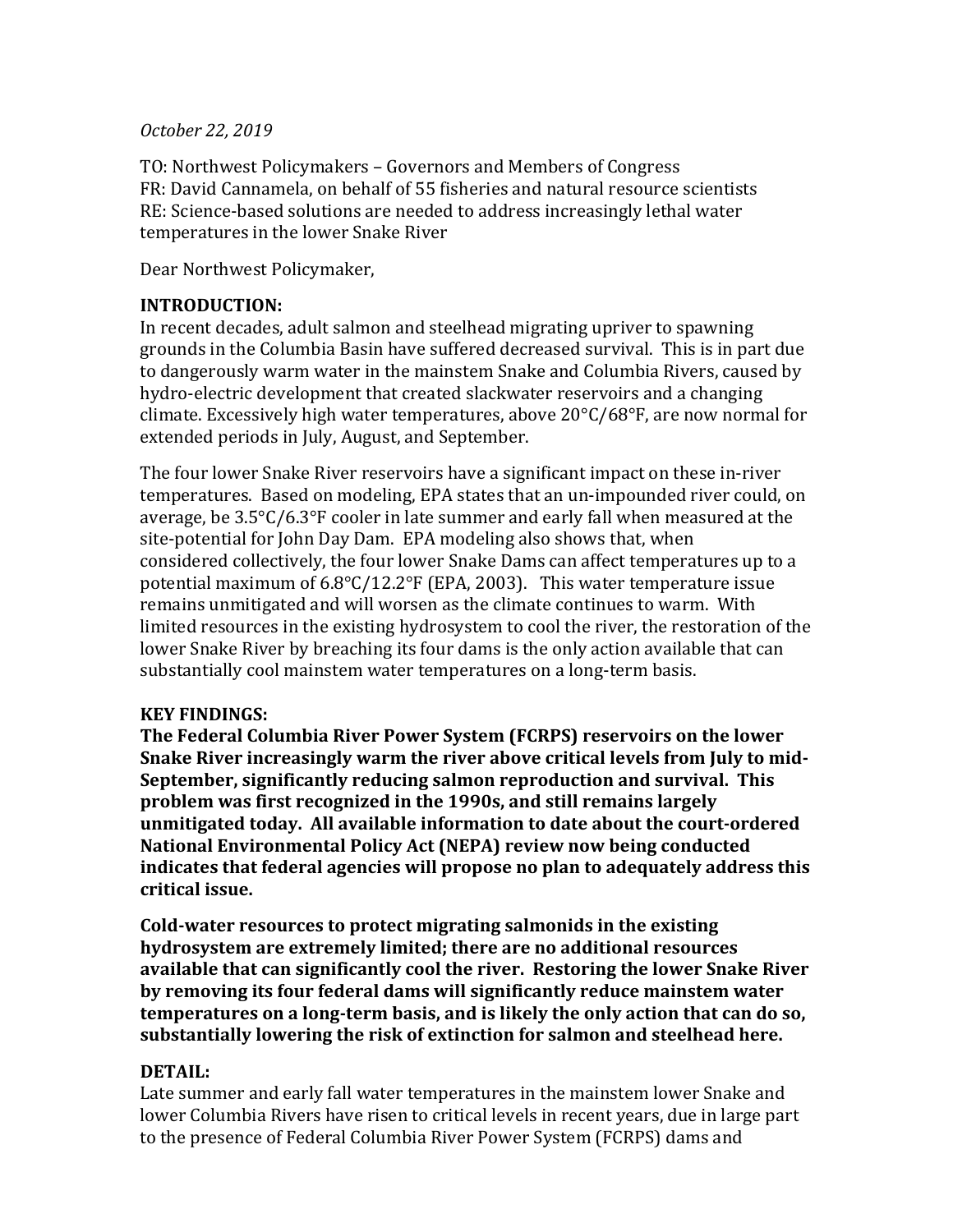reservoirs. Reservoir heating is exacerbated today by a warming climate. Historically, construction of FCRPS dams and reservoirs increased slackwater surface area and decreased water velocity compared to a free-flowing river; increased slackwater surface area now serves as a collector of solar energy, and the slow-moving water allows more time for heat to accumulate, compared to freeflowing conditions (Yearsley et al. 2001, EPA 2003, FPC 2015).

The U.S. Environmental Protection Agency (EPA) has modeled impacts of the presence of dams and reservoirs on water temperature to develop a Total Maximum Daily Load (TMDL) for temperature in the Columbia and Snake Rivers. Based on this modeling, EPA stated that an un-impounded river could, on average, be  $3.5^{\circ}$ C/6.3°F cooler in late summer and early fall when measured at the sitepotential for John Day Dam. EPA modeling also showed that, when considered collectively, the four lower Snake Dams could affect temperatures up to a potential maximum of  $6.8^{\circ}$ C/12.2°F (EPA, 2003). The impact of additional heating in lower Snake River reservoirs is clear, and it can drive water temperatures above 68 $\degree$ F for extended periods in late summer and early fall – dangerous for salmon and steelhead.

In summer 2015, 96% of endangered adult Snake River sockeye salmon died during their upriver migration through the lower Columbia and Snake Rivers, due to the combined effects of very hot air and water temperatures, low flows, and the presence of mainstem dams and their associated reservoirs (FPC 2015). The extreme conditions faced by migrating adult salmon in 2015 will become more frequent as the climate continues to warm.

Although the poor success of the adult migration documented in 2015 for Snake River sockeye is an extreme example, reduced migration success due to high water temperatures has been observed for sockeye in other years, and for other Snake River salmon species generally (Crozier et al. 2014, McCann et al. 2018). These studies indicate that all Snake River salmon species (sockeye, spring/summer Chinook, fall Chinook and steelhead) experience reduced survival at elevated water temperatures above  $18^{\circ}$ C (64°F), which is, notably, 2°C cooler than the established water quality standard of 20 $\textdegree$ C (68 $\textdegree$ F). The proportion of adults of each species or run-type that experience temperatures in excess of  $18^{\circ}$ C depends on the timing of their upriver migration; steelhead, fall Chinook and sockeye have a greater exposure to high temperatures than adult spring/summer Chinook (McCann et al. 2018), because they migrate later in the summer, when temperatures are hottest. In addition, adults that were transported (barged) as juveniles exhibit impaired homing ability, which results in slower migration speed, lower upstream survival, and higher stray rates.

Temperature tolerance or intolerance in salmon and steelhead (and fish generally) has been well documented in the scientific literature, and local adaptation can play a role in thermal limits for different populations of the same species. Effects of high temperature on adult salmon migration include direct mortality, migration delay, and may also include depletion of energy reserves through delay and increased respiration, reduced gamete viability, and increased rates of disease (e.g.,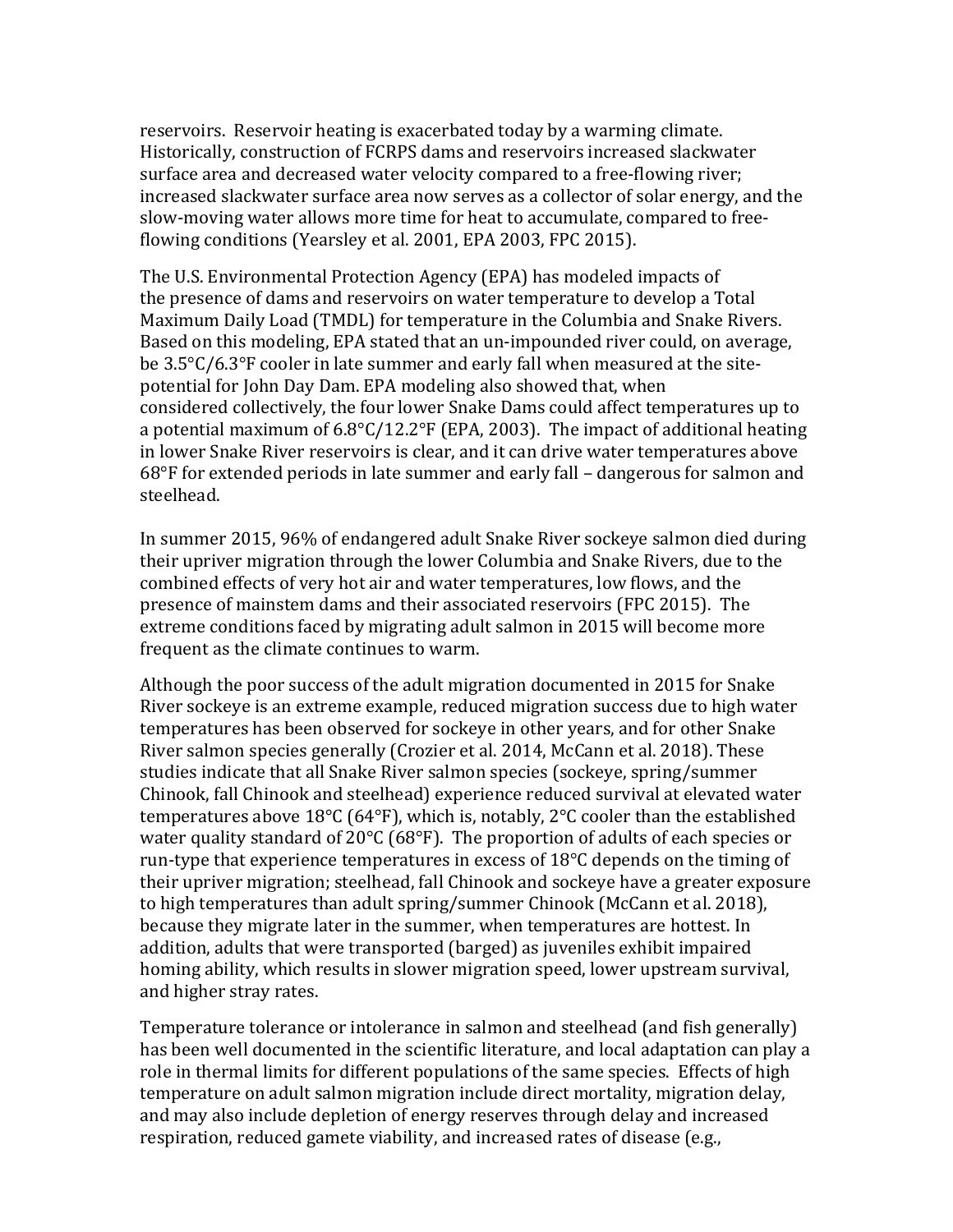McCullough et al. 2001). It is well established that water at higher temperature carries less dissolved oxygen, while cooler water carries more and benefits all salmon species.

In the Snake/Columbia mainstem, impounded by FCRPS dams, fish ladders often expose adult salmon to elevated temperatures due to the warm surface water used to provide ladder flows (Keefer and Caudill 2015). High water temperatures can result in fish repeatedly entering and exiting these ladders, reducing survival rates. Ladders that have a high temperature gradient from warm surface waters in the forebay to cooler tailwaters can also delay migration of adult salmon through the ladders, reducing survival. The migration delays typically result in delayed migration to spawning grounds, increased total thermal exposure, and decreased migration success (Caudill et al. 2013, Keefer and Caudill 2015).

Elevated water temperature in the Columbia and Snake Rivers is a long-recognized problem that to date remains largely unmitigated (NMFS 1995; EPA 2001, FPC 2015). The inability to meet a temperature water quality standard of  $20^{\circ}$ C (68°F) in summer and the issue of elevated fish ladder temperatures are long-standing problems, both recognized in the 1995 FCRPS Biological Opinion (NMFS 1995). In general, the temperature exceedance problem has been more severe in the Snake River than in the Columbia River (FPC 2015). In 2015, temperatures exceeded the  $20^{\circ}$ C standard for  $35\%$  to  $46\%$  of the April-August passage season at all FCRPS projects except Lower Granite Dam (LGR; FPC 2015).

Current FCRPS strategies to cool overheated mainstem water in the Snake River rely primarily on the release of cold water from Dworshak Reservoir (on the North Fork Clearwater River) to help cool a portion of the lower Snake River from July into September, to protect migrating juvenile and adult salmonids. Dworshak's cold water releases have generally kept temperatures from exceeding the  $20^{\circ}$ C standard to Lower Granite Dam's tailwater, but the  $20^{\circ}$ C standard is routinely exceeded downstream (http://www.fpc.org). Cold water volumes from Dworshak are limited and must be used judiciously during the July-September period. Efforts to cool the adult fish ladders with auxiliary pumps at Lower Granite and Little Goose Dams have shown some potential to reduce migration delay at those dams (FPC 2015), but do not mitigate the larger problem of warm summer water temperatures in the entire lower Snake River and in the lower Columbia.

Climate change is exacerbating existing elevated temperature problems, and the severe problems faced in 2015 will increase in frequency. Snake River sockeye have been identified as extremely vulnerable to climate change due in part to their long migration through exceptionally warm reaches of the Snake River (Crozier et al. 2019). Data from recent years confirm that current strategies to cool the mainstem are insufficient, and the alternatives currently under evaluation by the Federal Action Agencies in the NEPA review process appear to inadequately address this problem. (http://crso.info).

Schultz and Johnson (2017) used the EPA temperature model (RBM-10) to simulate water temperatures in the lower Snake River throughout the summer of 2015,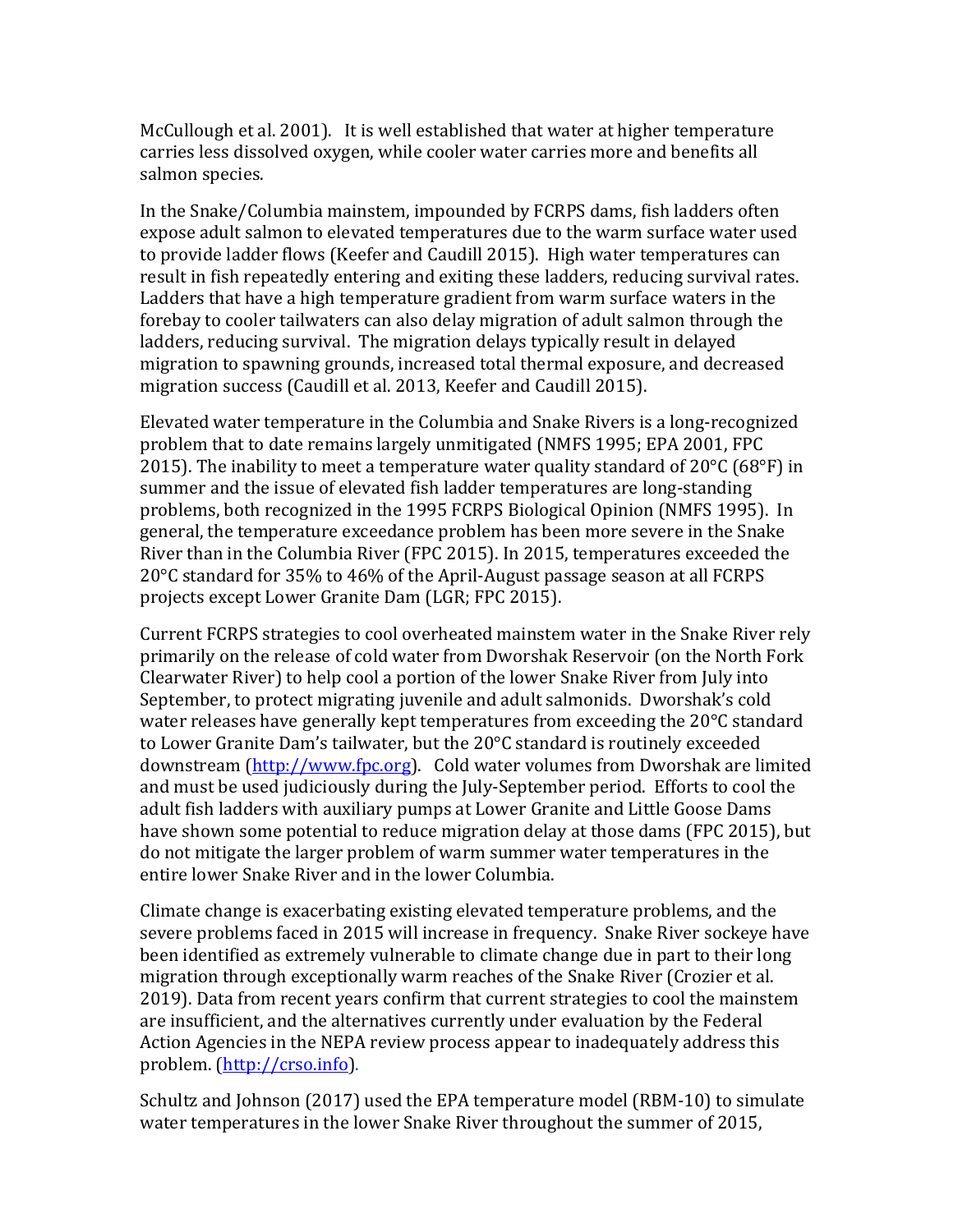assuming that its four dams and reservoirs in eastern Washington did not exist; the simulations also assumed that cold water releases as in 2015 from Dworshak would continue. Their simulations indicated that a free-flowing lower Snake River would have remained cool enough for salmon to migrate successfully in 2015 (i.e., met the 20°C standard, except for brief periods after which temperatures quickly returned to a safe level), despite that summer's record-breaking air/water temperatures and low flows. For comparison, most parts of the impounded lower Snake River during July and August of 2015 were dangerously warm, becoming lethal for salmon and steelhead. Although not evaluated specifically, the modeled temperatures at Ice Harbor Dam suggest that the cooling effect of dam removal (with cold water releases from Dworshak) would have extended downstream at least to the confluence of the lower Snake and Columbia rivers. Shultz and Johnson (2017) concluded that "a free-flowing Lower Snake River could remain viable salmon habitat—at least from a water temperature perspective—despite some degree of climate change."

In the current NEPA review process, in which FCRPS alternatives are being studied by federal Action Agencies to restore ESA-listed salmon populations, strategies to reduce overall mainstem water temperatures do not appear to be sufficiently addressed. This serious flaw, if uncorrected, will mean that hot mainstem water will remain unmitigated and salmon and steelhead losses will continue and worsen over time, especially for Snake River stocks.

The option of breaching lower Snake River dams, combined with existing or modified cold water releases, has enormous potential to alleviate the very serious problem of elevated summer temperatures in the lower Snake River, and increase the survival rate from out-migrating smolts to returning adults (smolt-to-adult) return; SAR) for all salmon species (Marmorek et al. 1998, Peters and Marmorek 2001, McCann et al. 2017). It would also significantly increase available spawning and rearing habitat for imperiled Snake River Fall Chinook.

No other action or actions can significantly lower summer water temperatures in the lower Snake River on a long-term basis, while also providing additional cooling in the lower Columbia.

If you have questions about this letter or would like additional information, please contact:

- Margaret Filardo, margaret.filardo@gmail.com, 503-473-4764
- Howard Schaller, howie.a.schaller@gmail.com, 503-560-6189
- Rick Williams, troutdna@gmail.com, 208-861-1325
- David Cannamela, dacannamela@gmail.com, 208-890-1319

Sincerely,

#### **Margaret J. Filardo, Ph.D.**

Doctorate, Oceanography, Old Dominion University Senior Fishery Biologist, Fish Passage Center, retired Portland, Oregon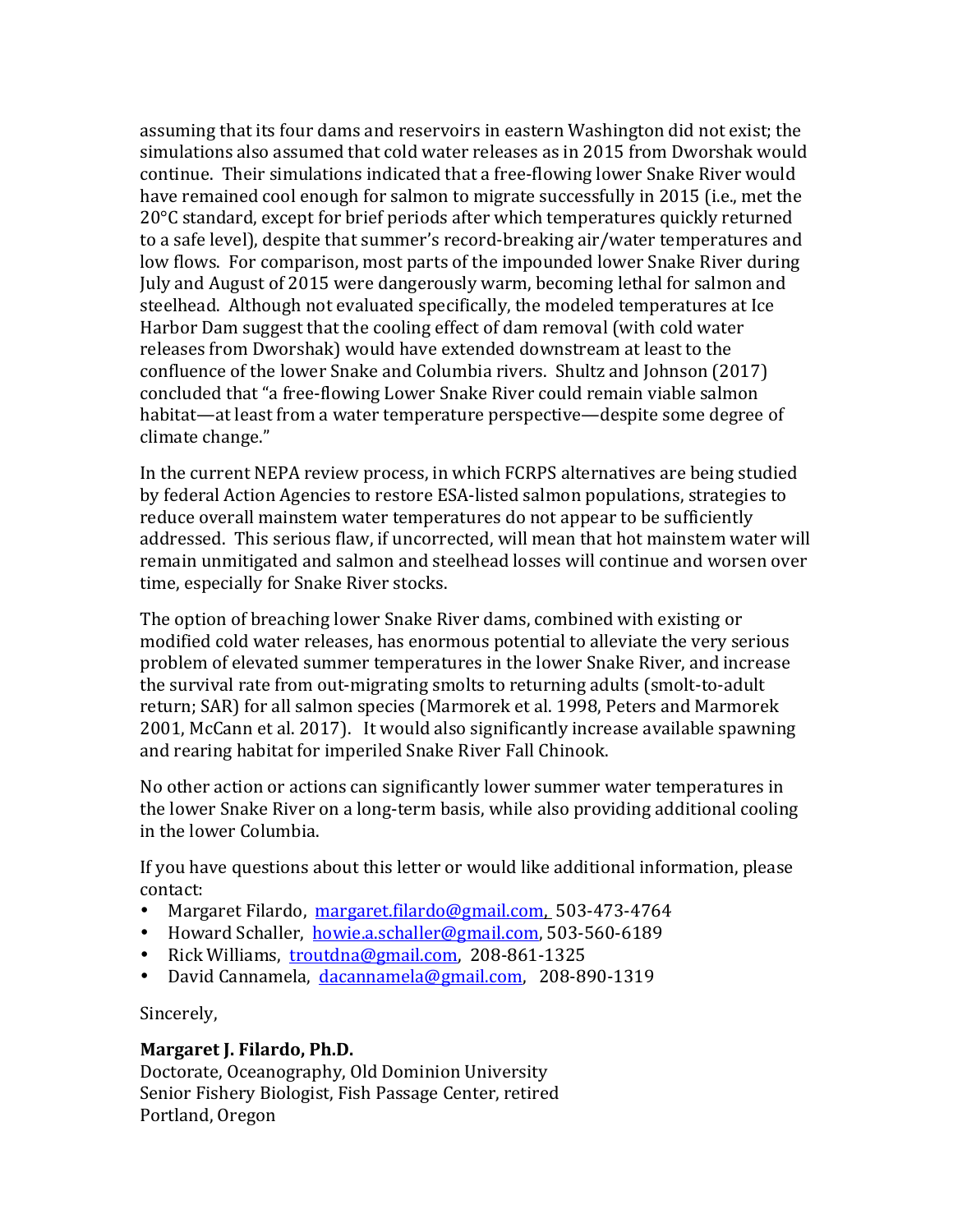# **Howard Schaller, Ph.D.**

Doctorate, Biological Oceanography, Old Dominion University Fish population Dynamics, 35 years evaluating Pacific Northwest natural resource management U.S. Fish and Wildlife Service, retired Portland, Oregon

# **Rick Williams, Ph.D.**

Doctorate, Conservation Biology, University of Brigham Young Research Associate, Department of Biology, The College of Idaho Caldwell, Idaho

# David A. Cannamela, M.S.

Master of Science, Aquatic Science, Murray State University/Idaho State University Fisheries Research Biologist/Fisheries Biologist, Idaho Dept. Fish & Game, retired Boise, Idaho

# **Donald W. Chapman, Ph.D.**

Doctorate, Fisheries, Oregon State University Fisheries Biologist for University of Idaho, and as independent consultant McCall, Idaho

# **Carl Safina, Ph.D.**

Doctorate, Ecology, Rutgers University Ecologist, founder of the Safina Center for Environmental Conservation Long Island, New York

# **Jack E. Williams, Ph.D.**

Doctorate, Fisheries Science, Oregon State University Emeritus Senior Scientist, Trout Unlimited Medford, OR

# **James Lichatowich, M.S.**

Master of Science, Oregon State University, Fisheries Science 45 years in salmon research and management Author: Salmon without Rivers, a History of the Pacific Salmon Crisis, and People and *Place - a Biologist's Search for Salmon Recovery* Columbia City, Oregon

# **Jack A. Stanford, Ph.D.**

Doctorate, Limnology, University of Utah Emeritus Professor of Ecology, University of MT Flathead Lake Biological Station Polson, Montana

# **Helen Neville, Ph.D.**

Doctorate, Evolutionary Biology and Ecology, University of Nevada-Reno Director of Research and Science Partnerships, Trout Unlimited Boise, Idaho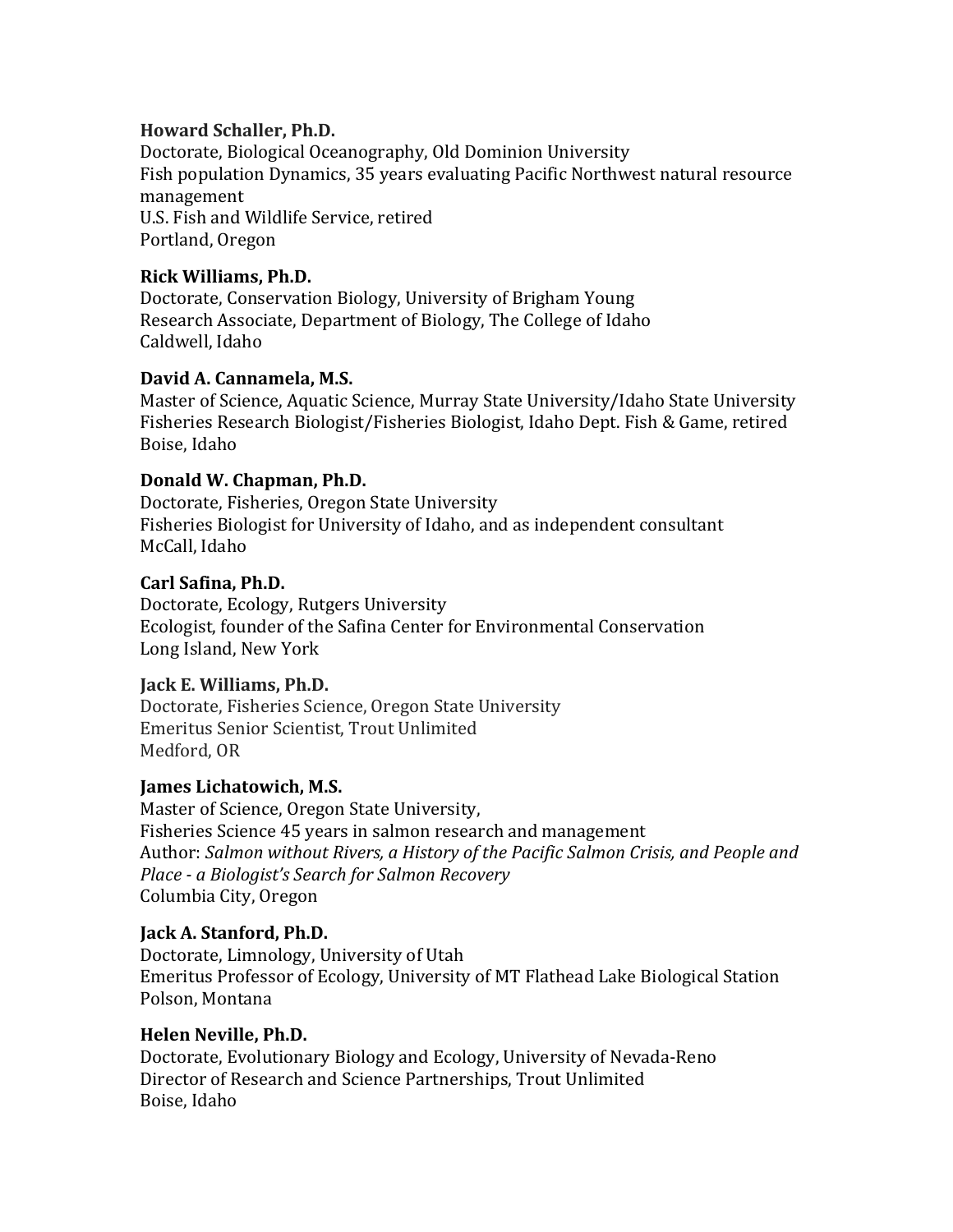# **Jim Martin, M.S.**

Master of Science, Fisheries, Oregon State University Chief of Fisheries, Oregon Department of Fish and Wildlife, retired Mulino, Oregon

# **Charles E. Petrosky, Ph.D.**

Doctorate, Fishery Resources, University of Idaho Fisheries Biologist, Idaho Department of Fish and Game, retired Boise, Idaho

# Deborah A. Giles, Ph.D.

Resident Scientist, University of Washington Friday Harbor Labs Science and Research Director, Wild Orca Friday Harbor, Washington State

# **Joseph Karl Gaydos, V.M.D., Ph.D.**

Wildlife Veterinarian and Scientist Eastsound, Washington State

# **Stephen Pettit, M.S.**

Master of Science, Zoology, University of Idaho Fisheries Research Biologist, Idaho Fish and Game, retired Lewiston, Idaho

# **Rodney W. Sando, M.S.**

Master of Science, Fisheries, University of Idaho Former Chief of Natural Resources, Minnesota Former Executive Director, Columbia Basin Fish & Wildlife Authority Director, Idaho Department of Fish and Game, retired Woodburn, Oregon

# **Bill Shake, M.S.**

Master of Science, Wildlife Biology, Western Illinois University Former Assistant Director of Fisheries, USFWS, Portland Regional Office Special Assistant to the Regional Director on Columbia River salmon, retired Portland, Oregon

# **David Bain, Ph.D.**

Doctorate, Biology, University of California Santa Cruz Chief Scientist, Orca Conservancy Seattle, Washington State

# Daniel H. Diggs B.S.

Bachelor of Science, Fisheries Science, Oregon State University Assistant Regional Director Fisheries, U.S. Fish and Wildlife Pacific Region, retired Beaverton, Oregon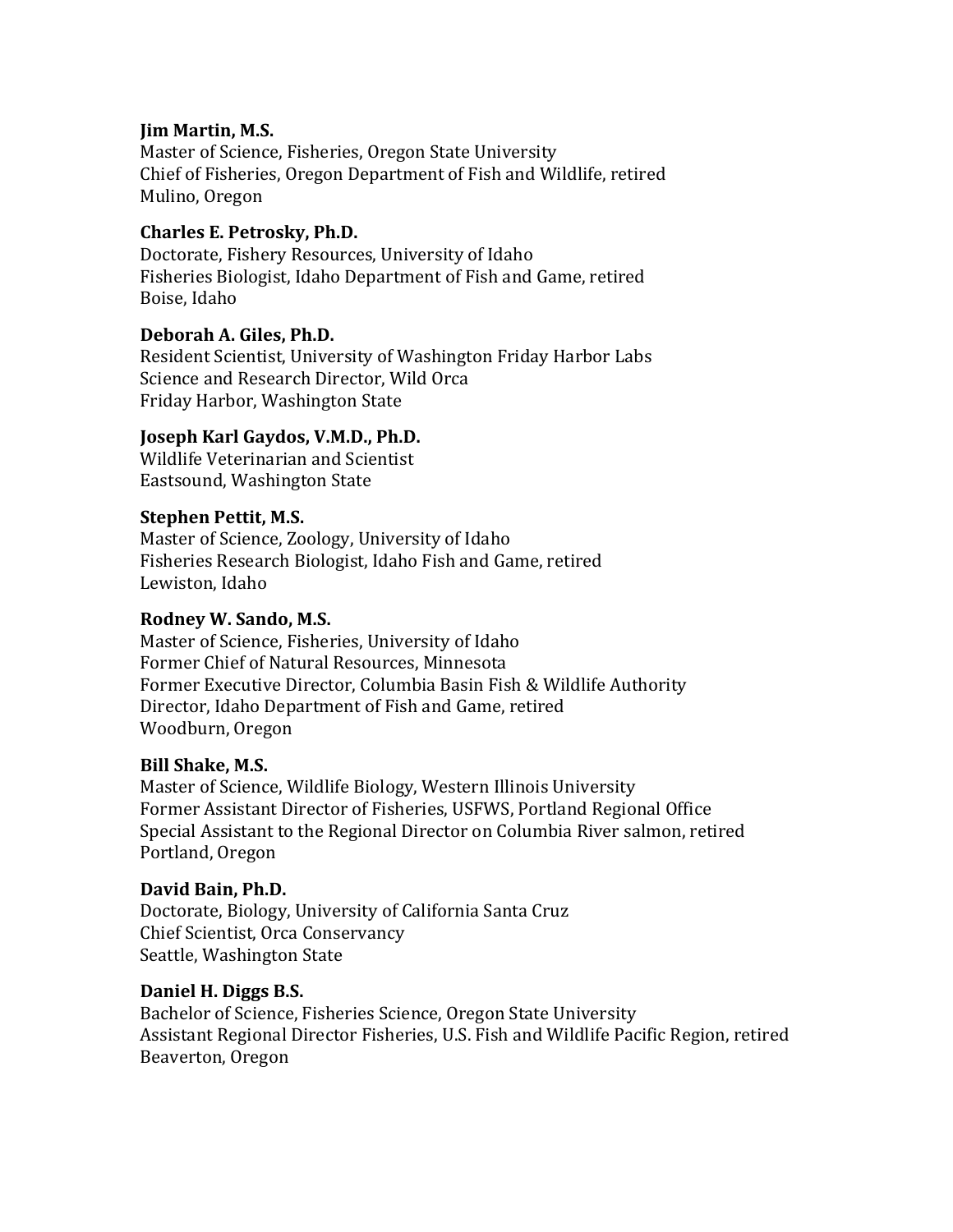# David C. Burns, Ph.D.

Doctorate, Fisheries Science Fisheries Scientist Emeritus McCall, Idaho

## Roger S. C. Wolcott, Jr., M.S.

Master of Science, Fishery Science, University of Washington U.S. Fish & Wildlife Service, Research & Management of Anadromous Fish & Habitat, retired National Marine Fisheries Service, Management of Anadromous Fish, Habitat & Water Policy, retired Bend, OR

## **Keats R. Conley, Ph.D.**

Doctorate, Marine Biology, University of Oregon Research Biologist, Department of Fish and Wildlife, Shoshone-Bannock Tribes Blackfoot, Idaho

## **John R. Durand, Ph.D.**

Doctorate, Ecology, University of California, Davis Research Scientist, Estuarine Ecology and Conservation Center for Watershed Sciences at University of California, Davis Davis, California

## **Bruce P. Finney, Ph.D.**

Doctorate, Oceanography, Oregon State University Professor, Department of Biological Sciences and Geosciences, Idaho State University Pocatello, Idaho

#### **Nick Gayeski, Ph.D.**

Doctorate, Systems Ecology, University of Montana Conservation Ecology, Salmon fisheries science Duvall, Washington State

#### Keith A. Johnson, Ph.D.

Doctorate, Pathogenic Microbiology, Oregon State University Chief of Sockeye fish culture, Idaho Department of Fish and Game, retired Emmett, Idaho

#### **James B. Reynolds, Ph.D.**

Doctorate, Fisheries Biology, Iowa State University USGS, retired Apache Junction, Arizona

#### **Jonathan Rosenfield, Ph.D.**

Doctorate, Evolution, Ecology, and Behavior, University of New Mexico Senior Scientists, San Francisco Baykeeper Berkeley, California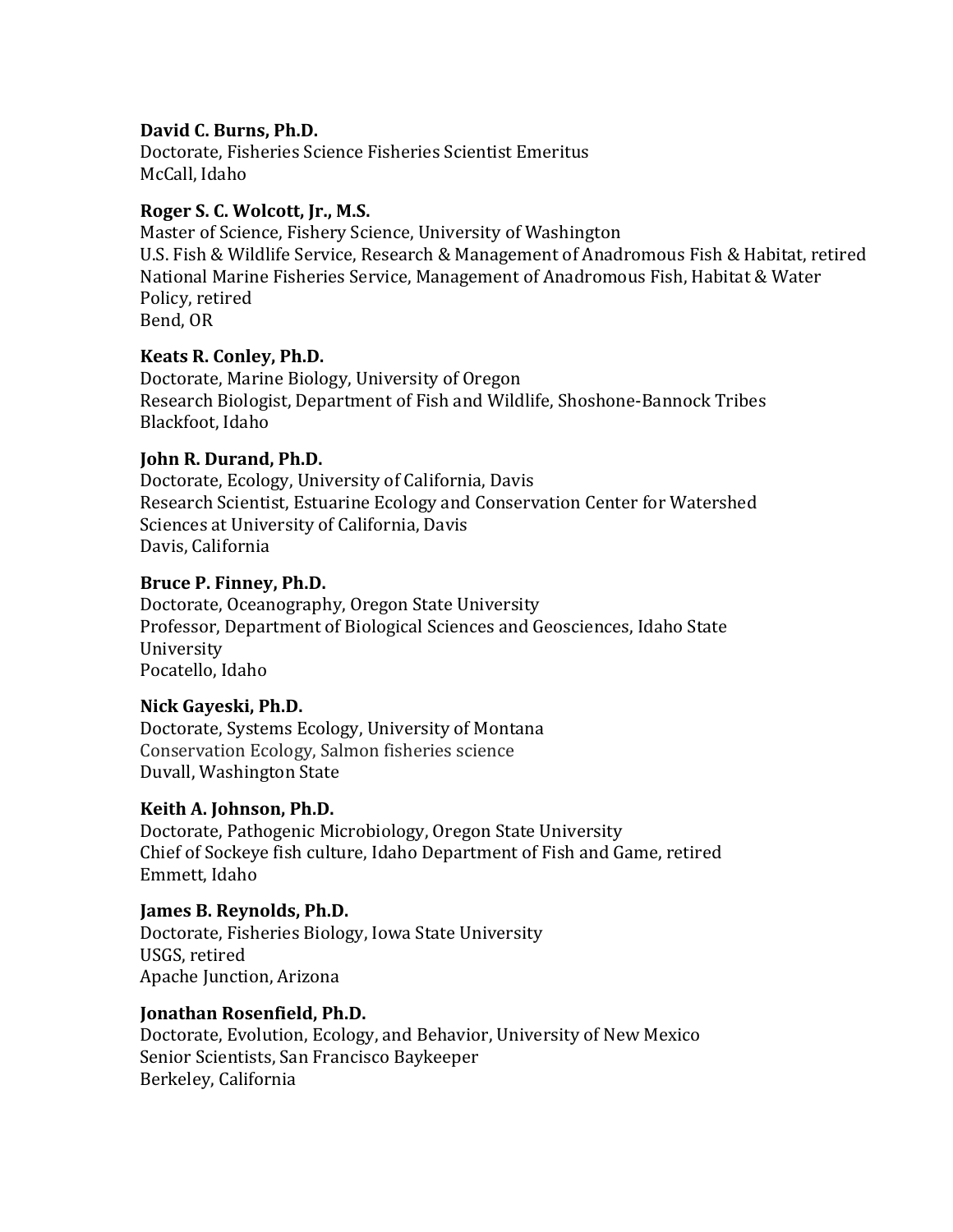## **Christopher A. Walser, Ph.D.**

Doctorate, Biology, Tulane University Chair, Natural Sciences and Mathematics, The College of Idaho Caldwell, Idaho

## David A. Moskowitz, J.D.

Juris Doctor, Environmental and Natural Resource Law, Lewis and Clark College Environmental Law and Policy Portland, Oregon

## **Kimberly A. Apperson, M.S.**

Master of Science, Zoology, University of Idaho Fisheries Scientist, retired McCall, Idaho

## **Richard Howard, M.S.**

Master of Science, Wildlife Ecology, Utah State University Fish and Wildlife Biologist, U.S. Fish and Wildlife Service, retired, Boise, Idaho

## **Melissa L. Evans, Ph.D.**

Doctorate, Ecology and Evolutionary Biology, University of Western Ontario Senior Fisheries Biologist, Coldstream Ecology / Affiliate Faculty, Department of Biology, Idaho State University Lillooet, British Columbia, Canada

#### Bert Bowler. M.S.

Master of Science, Fisheries, University of Idaho Fisheries Biologist, Snake River Salmon Solutions Boise, Idaho

#### Brian Brooks, M.S.

Master of Science Natural Resources, University of Idaho Restoration Ecologist Boise, Idaho

# **Leonard Corin**, **M.A.**

Master of Arts, Biology, Supervisor, Fisheries and Ecological Services, USFWS, retired Oak Harbor, Washington State

#### **Steve Duke. M.S.**

Master of Science, Fisheries Science, Oregon State University USFWS, retired Boise, Idaho

# Rebecca J. Fritz, M.S.

Master of Science, Biology, Northern Arizona University Fisheries Biologist Burns, Oregon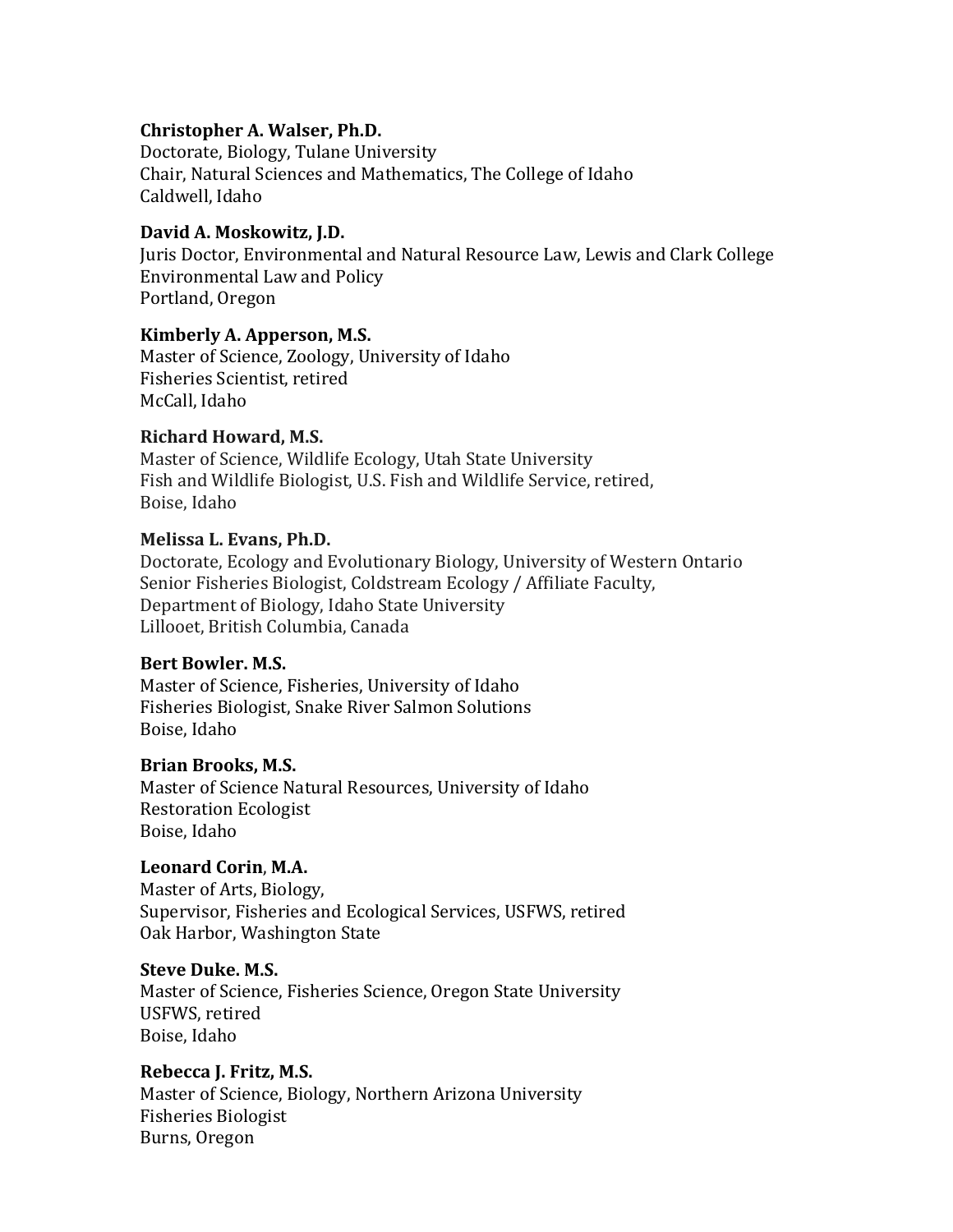### Gary Gadwa, M.S.

Master of Science, Wildlife and Fisheries Resources, University of Idaho Wildlife and Fisheries Biologist, Idaho Department of Fish and Game, retired Stanley, Idaho

# **William H. Goodnight, M.S.**

Master of Science, Fisheries Management, University of Idaho Idaho Dept. Fish & Game, retired Boise, Idaho

# **Roy Heberger, M.S.**

Master of Science, Fisheries/Aquatic Ecology, University of Michigan U.S. Fish and Wildlife Service, retired Boise, Idaho

# Andre E. Kohler, M.S.

Master of Science, Stream Ecology, Washington State University Aquatic Biologist/Salmon River Basin Program Manager, Department of Fish and Wildlife, Shoshone-Bannock Tribes Fort Hall, Idaho

#### **Scott Bosse, M.S.**

Master of Science, Environmental Studies, University of Montana Bozeman, Montana

#### **Donald M. Martin, M.S**

Master of Science, Marine Biology, Humboldt State University Aquatic Ecologist, US Environmental Protection Agency, retired Coeur d'Alene, Idaho

#### **Samuel Mattise, M.S.**

Master of Science, Wildlife Management, South Dakota State University Wildlife Biologist, Bureau of Land Management, retired Boise, Idaho

# **Sherry Middlemis-Brown, M.S.**

Master of Science, Fisheries Biology, University of Montana Retired National Park Service and formerly U.S. Fish and Wildlife Service Lake Linden, Michigan

#### William H. Mullins, M.S.

Master of Science, Wildlife Management, University of Idaho; Biologist for U.S. Geological Survey, retired Boise, Idaho

#### **Katy Nalven, M.S.**

Master of Science, Resource Management, Oregon State University Alaska Marine Representative, Field Conservation for Defenders of Wildlife Anchorage, Alaska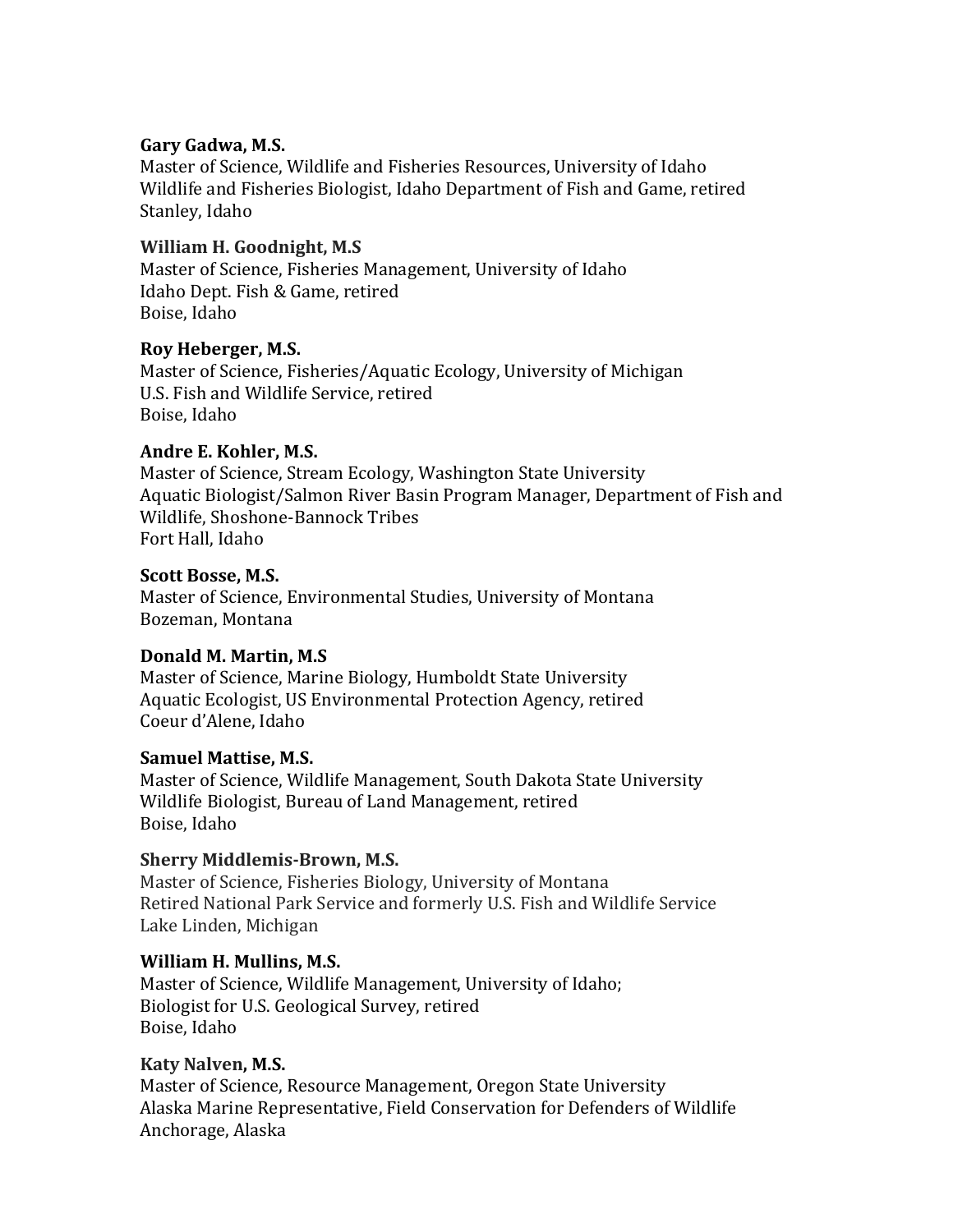## Lorin Reinelt, Ph.D.

Doctorate, Water in the Environment and Society, Linkoping University Vashon, Washington State

## **Kerry Overton, M.S.**

Master of Science, Fisheries Biology, Idaho State University Fisheries Biologist Boise, Idaho

## **John Heimer, M.S.**

Master of Science, Fisheries management, University of Idaho Idaho Fish and Game Department, retired Boise, Idaho

## **Herbert Pollard, M.S.**

Master of Science, Fisheries Management, University of Idaho Fisheries management for IDFG and NMFS, retired Boise, Idaho

## **Carl Stiefel, M.S.**

Master of Science, Biology, Boise State University Idaho Department of Fish and Game fisheries biologist, retired Boise, Idaho

## **Bill Bakke**

Founder, Executive Director, Director of Science and Conservation Native Fish Society & The Conservation Angler Oregon City, Oregon

#### **William D. Horton, B.S.**

Bachelor of Science, Fisheries Management, University of Idaho State Fisheries Manager, Idaho Department of Fish and Game, retired Boise, Idaho

#### **CC:**

United States Army Corps of Engineers Bonneville Power Administration United States Bureau of Reclamation

#### **REFERENCES:**

Caudill CC, Keefer ML, Clabough TS, Naughton GP, Burke BJ, Peery CA. 2013. Indirect effects of impoundment on migrating fish: Temperature gradients in fish ladders slow dam passage by adult Chinook Salmon and steelhead. PloS One.  $8(12):1-13$ .

Crozier LG, Burke BJ, Sandford BP, Axel GA, Sanderson BL. 2014. Passage and survival of adult Snake River sockeye salmon within and upstream from the Federal Columbia River Power System. Report to Walla Walla District, U.S. Army Corps of Engineers. Northwest Fisheries Science Center.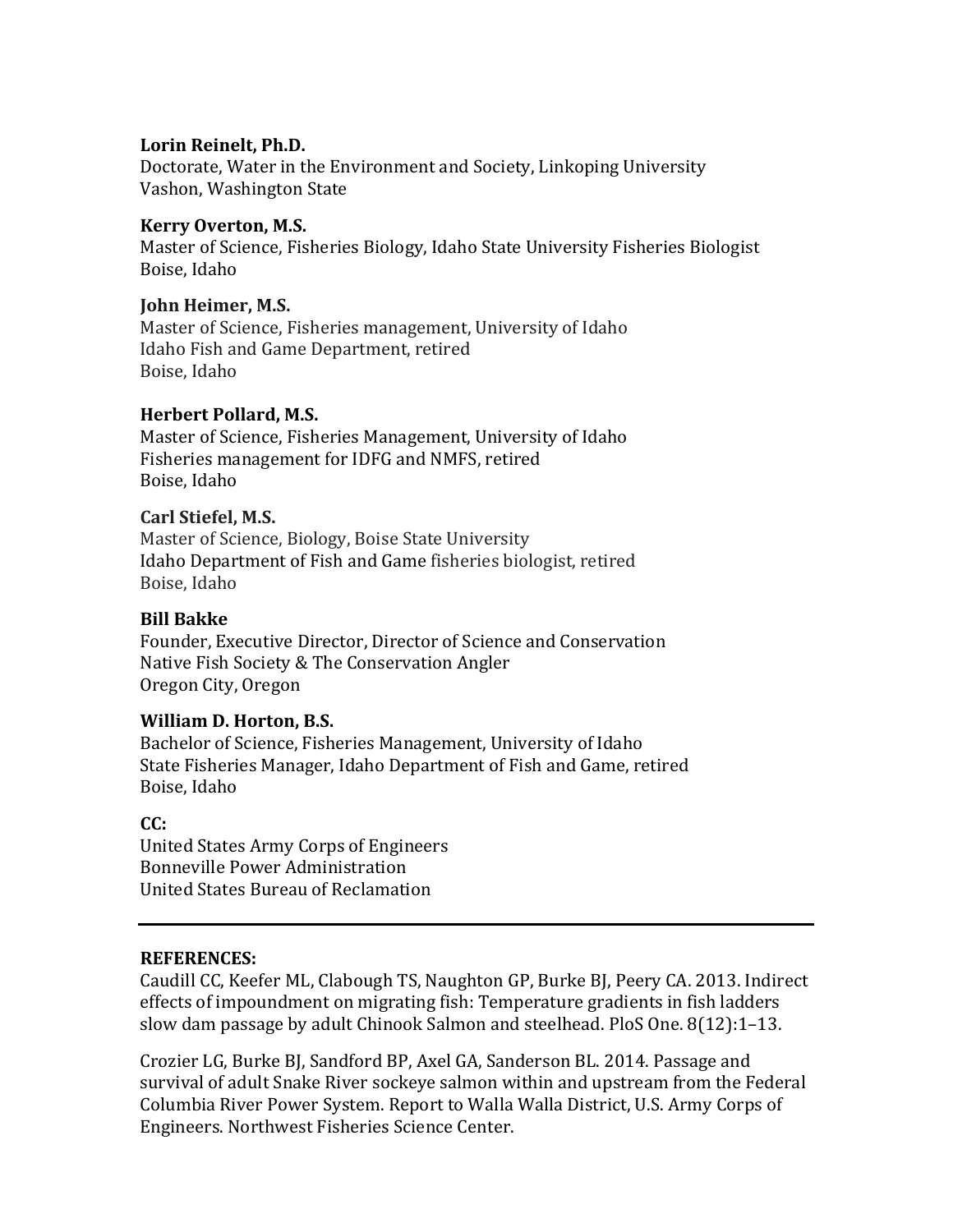Crozier LG, McClure MM, Beechie T, Bograd SJ, Boughton DA, Carr M, et al. (2019) Climate vulnerability assessment for Pacific salmon and steelhead in the California Current Large Marine Ecosystem. PLoS ONE 14(7): e0217711. https://doi.org/10.1371/journal.pone.0217711

EPA (Environmental Protection Agency). 2003. Columbia/Snake Rivers Preliminary Draft Temperature TMDL. July 2003.

FPC (Fish Passage Center). 2015. Requested data summaries and actions regarding sockeye adult fish passage and water temperature issues in the Columbia and Snake rivers. Memo 159-15. October 28, 2015. 

Keefer ML and C.C. Caudill. 2015. Estimating thermal exposure of adult summer steelhead and fall Chinook salmon migrating in a warm impounded river. Ecology of Freshwater Fish. https://doi.org 10.1111/eff.12238

Marmorek, D.R., Peters, C.N., and Parnell, I. (Editors). 1998. PATH final report for fiscal year 1998. Compiled and edited by ESSA Technologies, Ltd., Vancouver, BC. Bonneville Power Administration, Portland, Oregon. 263 pp. Available from http://www.essa.com/documents/1998 Final Report.pdf

McCann, J., B. Chockley, E. Cooper, B. Hsu, H. Schaller, S. Haeseker, R. Lessard, C. Petrosky, T. Copeland, E. Tinus, E. Van Dyke, A. Storch and D. Rawding. 2017. Comparative Survival Study (CSS) of PIT-tagged Spring/Summer/Fall Chinook, Summer Steelhead and Sockeye. 2017 annual report. BPA Contract # 19960200. Prepared by Comparative Survival Study Oversight Committee and Fish Passage Center. 230 pp. plus appendices.  $(\frac{http://fpc.org/}{$ 

McCann, J., B. Chockley, E. Cooper, B. Hsu, S. Haeseker, R. Lessard, C. Petrosky, T. Copeland, E. Tinus, A. Storch and D. Rawding. 2018. Comparative Survival Study (CSS) of PIT-tagged Spring/Summer/Fall Chinook, Summer Steelhead and Sockeye. 2018 annual report. BPA Contract # 19960200. Prepared by Comparative Survival Study Oversight Committee and Fish Passage Center. 234 pp. plus appendices. (http://fpc.org/)

McCullough D, Spalding S, Sturdevant D, Hicks M. 2001. EPA Issue Paper 5: Summary of technical literature examining the physiological effects of temperature on salmonids. EPA-910-D-01-005.

NMFS (National Marine Fisheries Service). 1995. Endangered Species Act Section  $7(a)(2)$  Biological Opinion on the Re-initiation of consultation on the 1994–1998 Operation of the Federal Columbia River Power System. NMFS, Northwest Region, Portland, Oregon. March, 1995.

Peters, C.N., and Marmorek, D.R. 2001. Application of decision analysis to evaluate recovery actions for threatened Snake River spring and summer Chinook Salmon (Oncorhynchus tshawytscha). Canadian Journal of Fisheries and Aquatic Sciences 58: 2431-2446. doi:10.1139/f01-173.